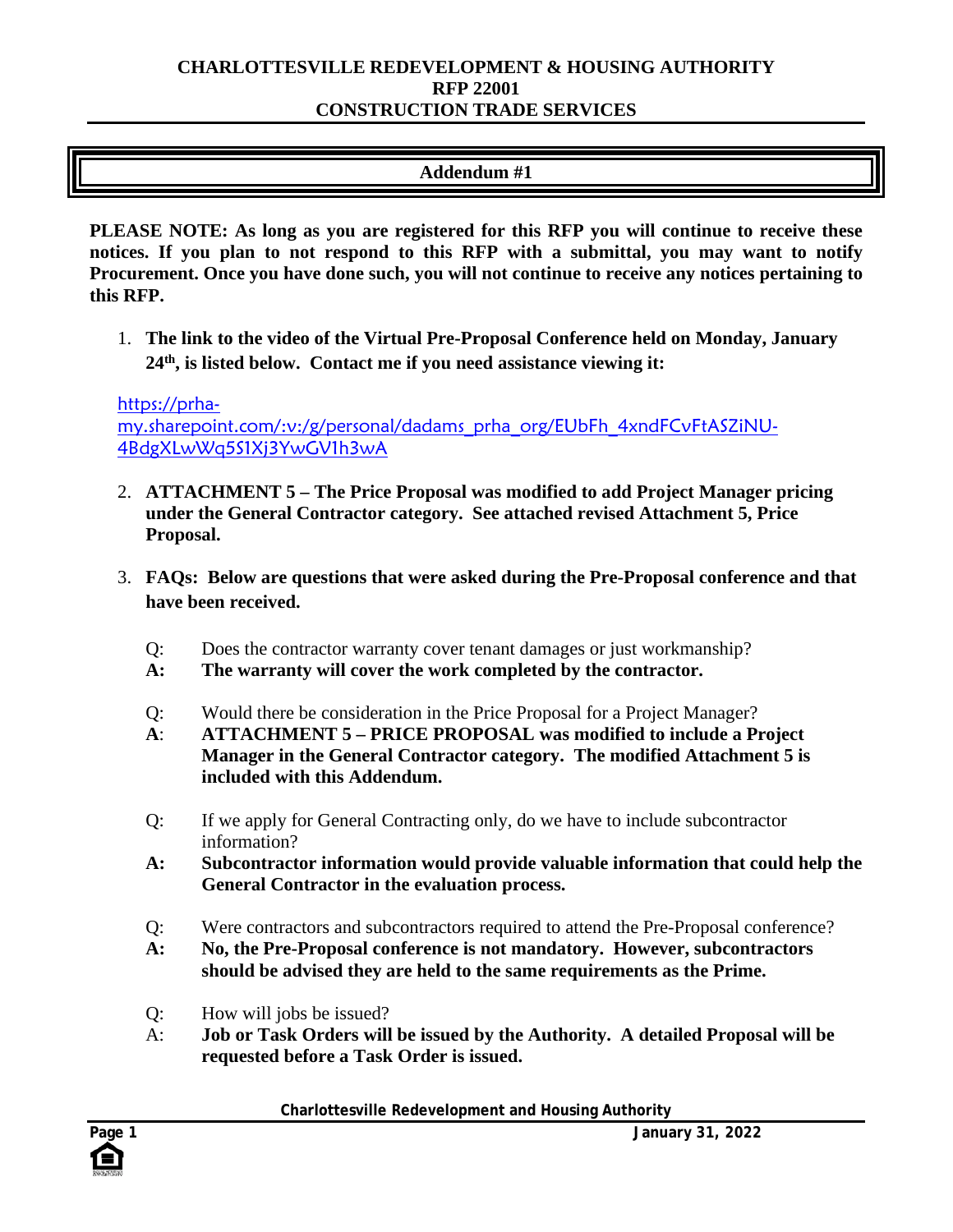### **CHARLOTTESVILLE REDEVELOPMENT & HOUSING AUTHORITY RFP 22001 CONSTRUCTION TRADE SERVICES**

| Q: | Will you require a Quality Assurance program and inspections? If so, what is the |
|----|----------------------------------------------------------------------------------|
|    | schedule for inspections?                                                        |

- **A: A Quality Assurance program is required for each job and inspections will be scheduled immediately upon completion of the task.**
- Q: Is there a badge for contractors?
- **A: The Authority does not have a badge for contractors. However, all contractors are required to provide their employees with some type of identification to include uniform, t-shirt, hat and/or ID.**
- Q: What if there is remediation involved?

**\_\_\_\_\_\_\_\_\_\_\_\_\_\_\_\_\_\_\_\_\_\_\_\_\_\_\_\_\_\_\_\_\_\_\_\_\_\_\_\_\_ \_\_\_\_\_\_\_\_** 

**A: If environmental hazards are known, remediation would be included in Proposal. If unforeseen hazards are discovered, contractor would notify onsite staff and a Proposal would have to be submitted for the additional work or change in scope.**

**Thank you for your interest in doing business with the Charlottesville Redevelopment and Housing Authority (Authority) and we look forward to receiving a Proposal from your firm.**

> **Delores Adams Procurement Consultant**

**\*\*\*\*\*\*\*\*\*\*\*\*\*\*\*\*\*\*\*\*\*\*\*\*\*\*\*\*\*\*\*\*\*\*\*\*\*\*\*\*\*\*\*\*\*\*\*\*\*\*\*\*\*\*\*\*\*\*\*\*\*\*\*\*\*\*\*\*\*\*\*\*\*\*\*\*\*\*\*\*\*\***

**You must complete the following and return this Addendum no later than Thursday,** 

**February 17, 2022, along with your Proposal. It is the responsibility of all Offerors to acknowledge Addendums. Failure on the part of any Offeror to acknowledge this Addendum by the deadline may, at the Authority's discretion, deem the Offeror non-responsive and may eliminate such Offeror from consideration for award.** 

**ACKNOWLEDGED BY:**

**Signature** Date

**\_\_\_\_\_\_\_\_\_\_\_\_\_\_\_\_\_\_\_\_\_\_\_\_\_\_\_\_\_\_\_\_\_\_\_\_\_\_\_\_\_ Printed Name** 

**\_\_\_\_\_\_\_\_\_\_\_\_\_\_\_\_\_\_\_\_\_\_\_\_\_\_\_\_\_\_\_\_\_\_\_\_\_\_\_\_ Company**

**Charlottesville Redevelopment and Housing Authority**

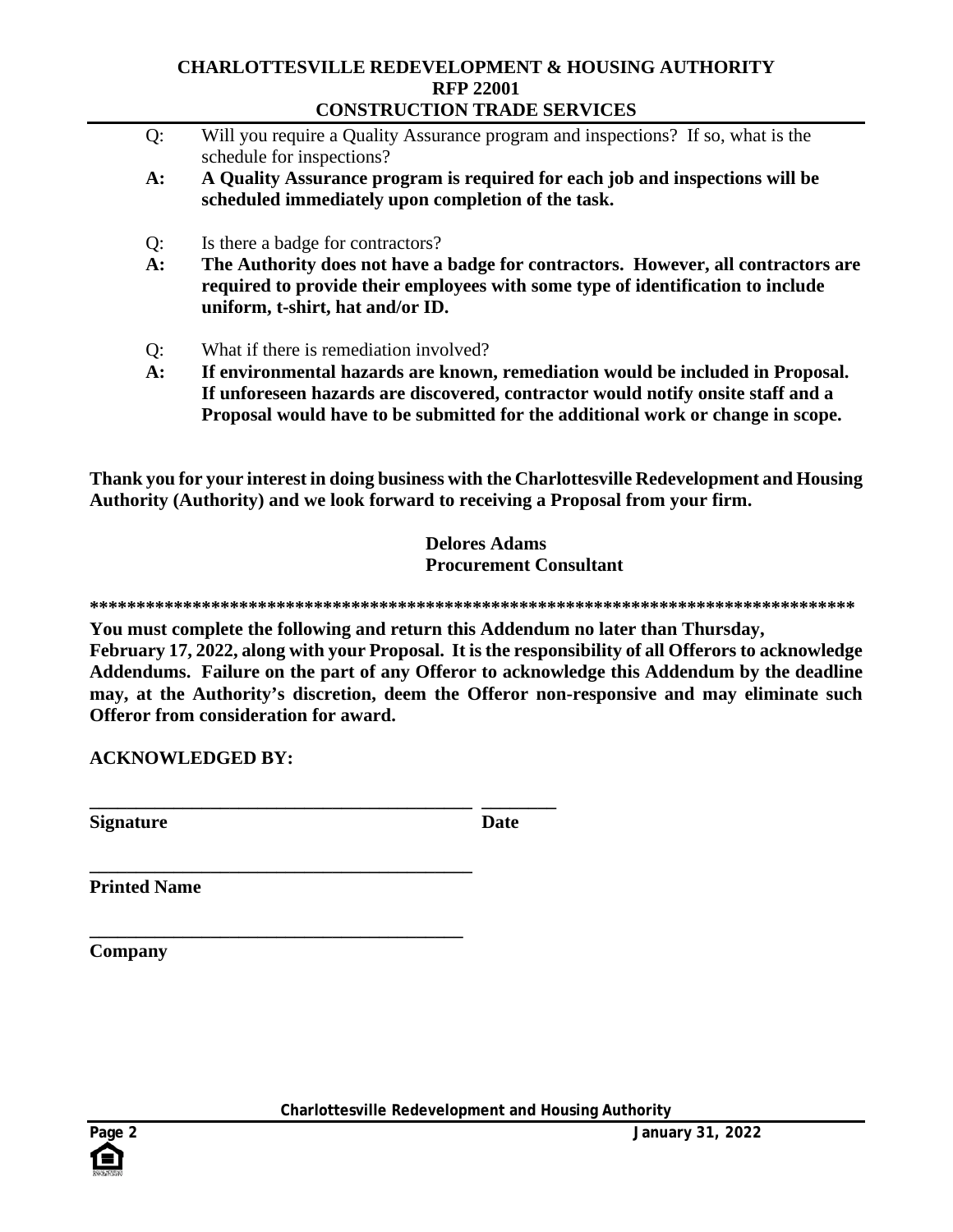**Proposed Fees:** Each Offeror must submit the proposed unit fees for each of the following items within a Lot (an Offeror may submit a price on as many Lots as he/she is qualified to price—i.e., most importantly has the requisite licensing and experience; though an Offeror may choose which Lots he/she prices, once an Offeror has entered a cost for an item in a Lot, he/she must enter a cost for all items in that Lot). Such fees shall be all-inclusive of all related costs that the Contractor will incur to provide the noted services, including, but not limited to: employee wages and benefits; clerical support; overhead; profit; licensing; insurance; supplies; tools; equipment; long distance telephone calls; document copying; etc. Material will be billed at actual cost. You must enter a proposed fee for the majority of Pricing Items in a Lot (a "No Bid" is not allowed for any item), though a "No Charge" is allowed for several of the Pricing Items. An Afterhours Rate shall be allowed. The Afterhours time is 5:00 p.m. – 6:00 a.m.

| Lot<br>No.   | <b>Item</b><br>No.      | U/M          | <b>Description</b>                       | <b>Price</b>        |                        |                        |                        |                           |
|--------------|-------------------------|--------------|------------------------------------------|---------------------|------------------------|------------------------|------------------------|---------------------------|
|              |                         |              |                                          |                     |                        |                        |                        |                           |
|              |                         |              | Lot #1: Roofing                          | <b>Base</b><br>Year | <b>Option Yr.</b><br>1 | <b>Option Yr.</b><br>2 | <b>Option Yr.</b><br>3 | <b>Option Yr.</b><br>4    |
| $\mathbf{1}$ | $\mathbf{1}$            | <b>Hours</b> | Roofer, Supervisor                       | \$                  | \$                     | \$                     | \$                     | \$                        |
| $\mathbf{1}$ | $\overline{2}$          | <b>Hours</b> | Roofer, Skilled                          | \$                  | \$                     | \$                     | \$                     | \$                        |
| $\mathbf{1}$ | $\mathbf{3}$            | <b>Hours</b> | Roofer, Laborer                          | \$                  | \$                     | \$                     | \$                     | \$                        |
| $\mathbf{1}$ | $\overline{\mathbf{4}}$ | <b>Hours</b> | Roofer, Supervisor-<br><b>Afterhours</b> | \$                  | \$                     | \$                     | \$                     | \$                        |
| $\mathbf{1}$ | 5                       | <b>Hours</b> | Roofer, Skilled -<br><b>Afterhours</b>   | \$                  | \$                     | \$                     | \$                     | \$                        |
| $\mathbf{1}$ | 6                       | <b>Hours</b> | Roofer, Laborer-<br><b>Afterhours</b>    | \$                  | \$                     | \$                     | \$                     | $\boldsymbol{\mathsf{S}}$ |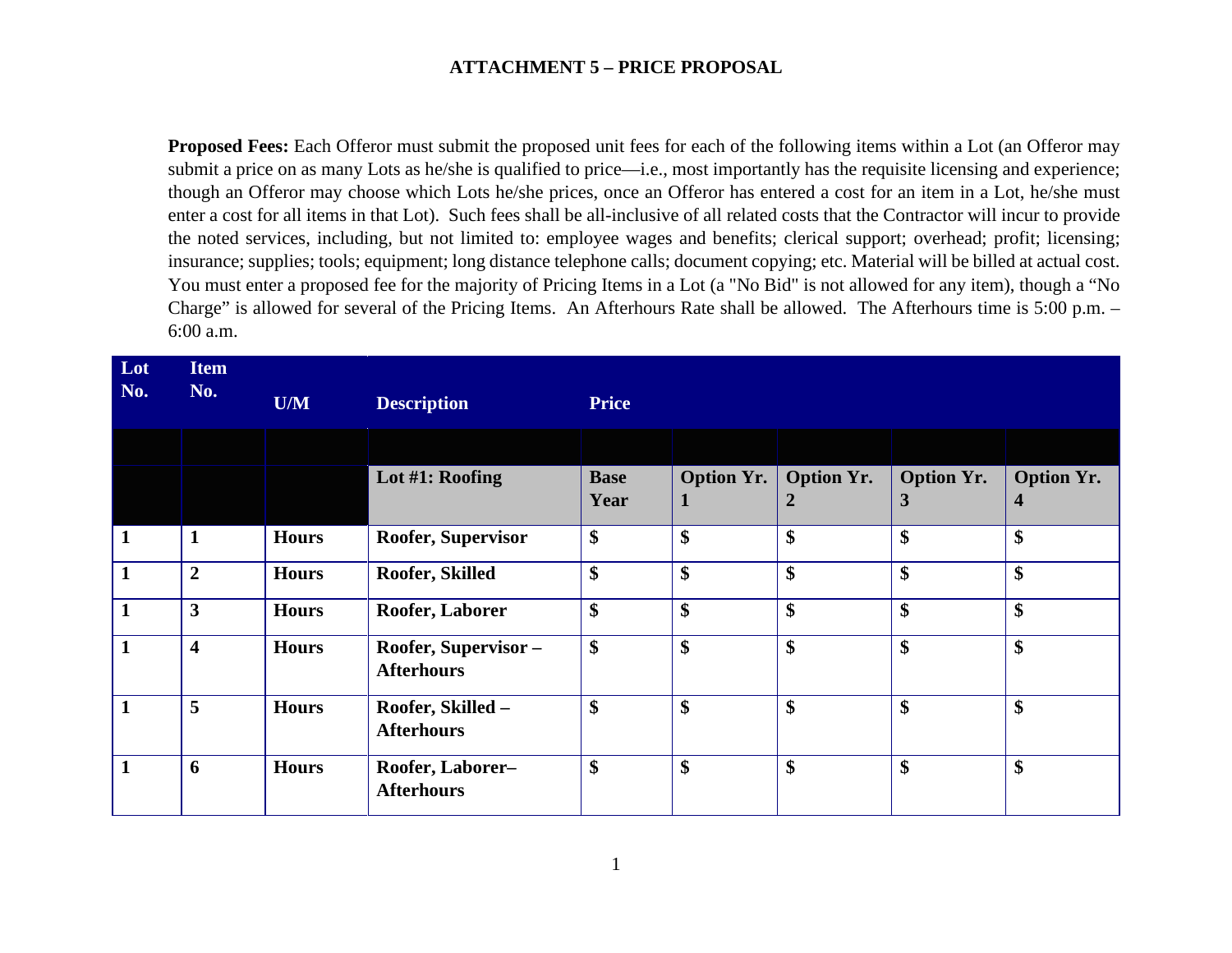| $\overline{\text{Lot}}$<br>No. | <b>Item</b><br>No. | U/M          | <b>Description</b>                            | <b>Price</b>        |                           |                        |                        |                 |
|--------------------------------|--------------------|--------------|-----------------------------------------------|---------------------|---------------------------|------------------------|------------------------|-----------------|
|                                |                    |              |                                               |                     |                           |                        |                        |                 |
|                                |                    |              | Lot #2: Plumbing                              | <b>Base</b><br>Year | Option<br><b>Yr. 1</b>    | Option<br><b>Yr. 2</b> | <b>Option</b><br>Yr. 3 | Option<br>Yr. 4 |
| $\overline{2}$                 | $\overline{7}$     | <b>Hours</b> | <b>Plumber, Master</b>                        | \$                  | \$                        | $\boldsymbol{\$}$      | \$                     | \$              |
| $\overline{2}$                 | 8                  | <b>Hours</b> | Plumber, Journeyman                           | \$                  | $\boldsymbol{\mathsf{S}}$ | \$                     | \$                     | \$              |
| $\overline{2}$                 | $\boldsymbol{9}$   | <b>Hours</b> | <b>Plumber, Apprentice</b>                    | \$                  | $\boldsymbol{\$}$         | \$                     | \$                     | \$              |
| $\overline{2}$                 | 10                 | <b>Hours</b> | <b>Plumber, Laborer</b>                       | \$                  | \$                        | $\boldsymbol{\$}$      | \$                     | \$              |
| $\overline{2}$                 | 11                 | <b>Hours</b> | Plumber, Master -<br><b>Afterhours</b>        | \$                  | $\boldsymbol{\$}$         | $\mathbf{\$}$          | \$                     | \$              |
| $\overline{2}$                 | 12                 | <b>Hours</b> | Plumber, Journeyman-<br><b>Afterhours</b>     | \$                  | $\overline{\$}$           | $\overline{\$}$        | \$                     | \$              |
| $\overline{2}$                 | 13                 | <b>Hours</b> | Plumber, Apprentice -<br><b>Afterhours</b>    | \$                  | \$                        | $\boldsymbol{\hat{S}}$ | $\boldsymbol{\$}$      | \$              |
| $\overline{2}$                 | 14                 | <b>Hours</b> | Plumber, Laborer -<br><b>Afterhours</b>       | \$                  | \$                        | $\boldsymbol{\$}$      | \$                     | \$              |
| $\overline{2}$                 | 15                 | <b>Hours</b> | <b>Backhoe</b>                                | \$                  | $\boldsymbol{\$}$         | \$                     | \$                     | \$              |
| $\overline{2}$                 | 16                 | <b>Hours</b> | "Jetter-type" Line<br><b>Cleaner</b>          | \$                  | \$                        | \$                     | \$                     | \$              |
| $\overline{2}$                 | 17                 | <b>Hours</b> | "Snake-type" Line<br><b>Inspection Camera</b> | \$                  | $\boldsymbol{\$}$         | $\boldsymbol{\$}$      | $\boldsymbol{\$}$      | \$              |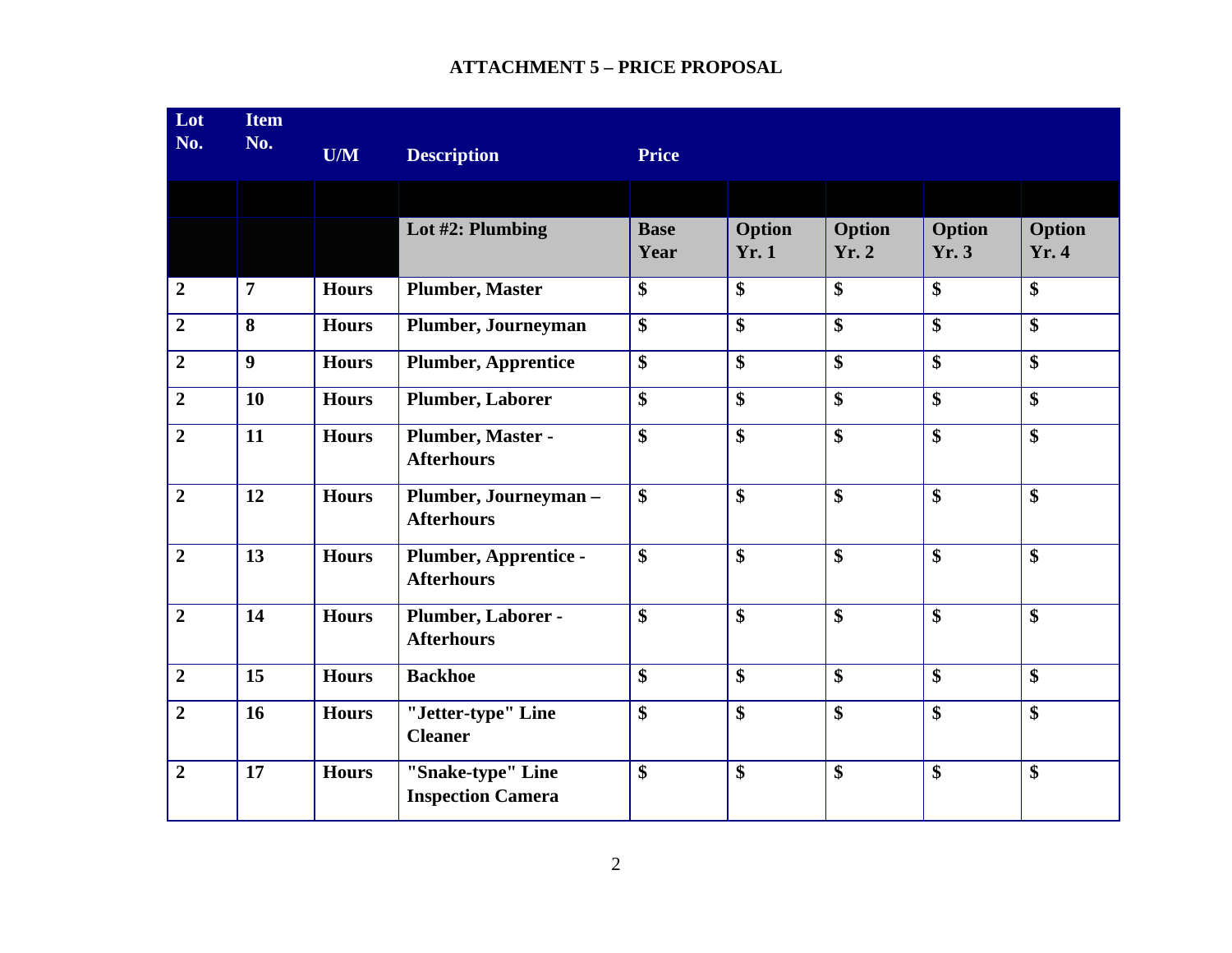| Lot<br>No.              | <b>Item</b><br>No. | U/M          | <b>Description</b>                              | <b>Price</b>     |                               |                       |                        |                 |
|-------------------------|--------------------|--------------|-------------------------------------------------|------------------|-------------------------------|-----------------------|------------------------|-----------------|
|                         |                    |              |                                                 |                  |                               |                       |                        |                 |
|                         |                    |              | Lot #3: HVAC                                    | <b>Base Year</b> | <b>Option</b><br><b>Yr. 1</b> | <b>Option</b><br>Yr.2 | <b>Option Yr.</b><br>3 | Option<br>Yr. 4 |
| $\mathbf{3}$            | 18                 | <b>Hours</b> | <b>HVAC, Master</b>                             | \$               | \$                            | \$                    | \$                     | \$              |
| $\mathbf{3}$            | 19                 | <b>Hours</b> | <b>HVAC</b> , Journeyman                        | \$               | \$                            | \$                    | \$                     | \$              |
| $\overline{\mathbf{3}}$ | 20                 | <b>Hours</b> | <b>HVAC, Apprentice</b>                         | \$               | \$                            | $\boldsymbol{\$}$     | \$                     | \$              |
| $\mathbf{3}$            | 21                 | <b>Hours</b> | <b>HVAC, Laborer</b>                            | \$               | \$                            | \$                    | \$                     | \$              |
| $\overline{\mathbf{3}}$ | 22                 | <b>Hours</b> | HVAC, Master -<br><b>Afterhours</b>             | \$               | \$                            | $\boldsymbol{\$}$     | \$                     | \$              |
| $\overline{\mathbf{3}}$ | 23                 | <b>Hours</b> | <b>HVAC</b> , Journeyman -<br><b>Afterhours</b> | \$               | \$                            | \$                    | \$                     | \$              |
| $\overline{\mathbf{3}}$ | 24                 | <b>Hours</b> | <b>HVAC, Apprentice -</b><br><b>Afterhours</b>  | \$               | \$                            | \$                    | \$                     | \$              |
| $\overline{\mathbf{3}}$ | 25                 | <b>Hours</b> | <b>HVAC, Laborer -</b><br><b>Afterhours</b>     | \$               | \$                            | \$                    | \$                     | \$              |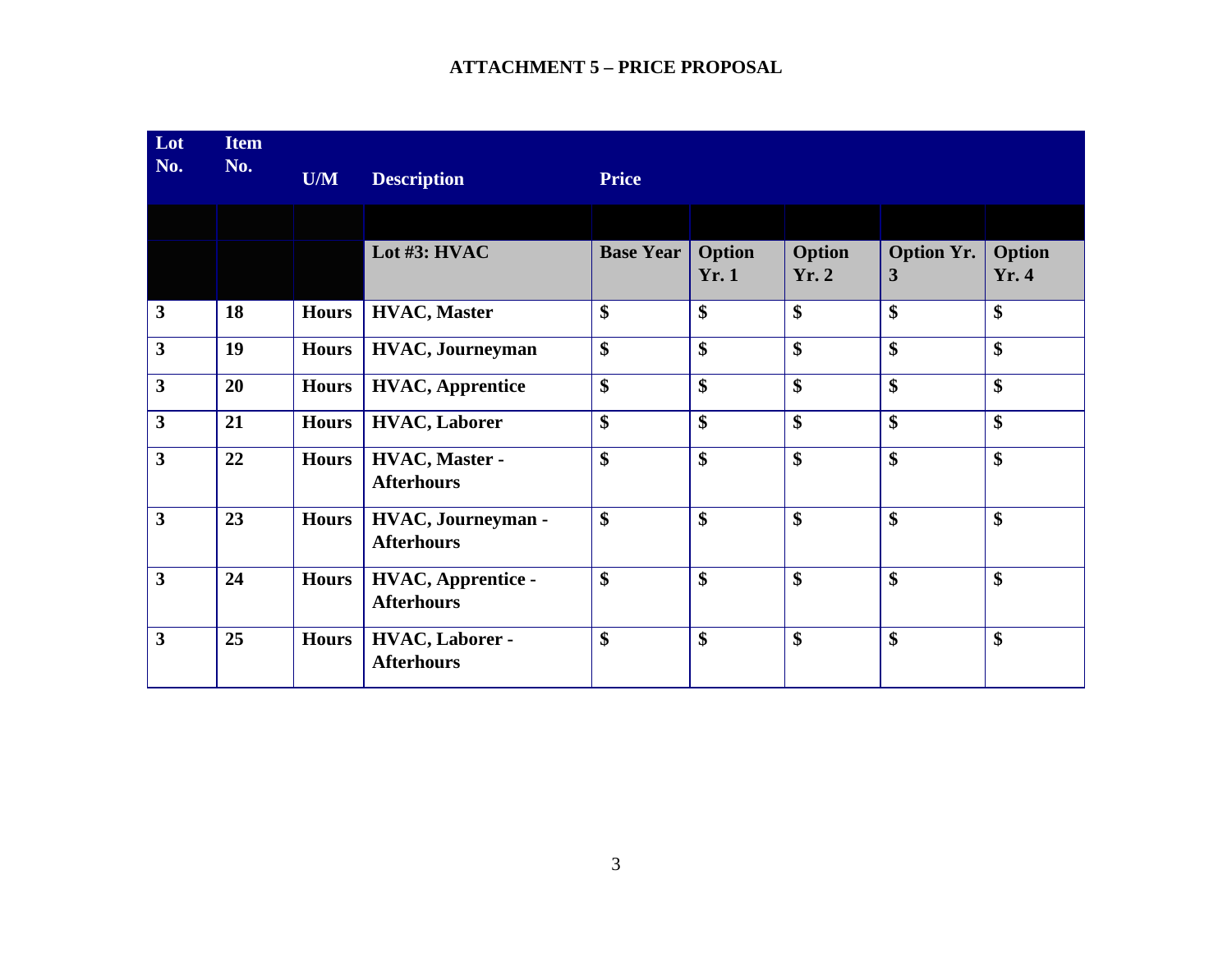| Lot<br>No.              | <b>Item</b><br>No. | U/M          | <b>Description</b>                                                                                                                                         | <b>Price</b>              |                                   |                                       |                        |                                              |
|-------------------------|--------------------|--------------|------------------------------------------------------------------------------------------------------------------------------------------------------------|---------------------------|-----------------------------------|---------------------------------------|------------------------|----------------------------------------------|
|                         |                    |              |                                                                                                                                                            |                           |                                   |                                       |                        |                                              |
|                         |                    |              | Lot #4: Environmental<br><b>Hazard Abatement and</b><br><b>Remediation</b>                                                                                 | <b>Base Year</b>          | <b>Option Yr.</b><br>$\mathbf{1}$ | <b>Option Yr.</b><br>$\boldsymbol{2}$ | <b>Option Yr.</b><br>3 | <b>Option Yr.</b><br>$\overline{\mathbf{4}}$ |
| $\overline{\mathbf{4}}$ | 26                 | <b>Hours</b> | <b>Supervisor</b>                                                                                                                                          | $\boldsymbol{\$}$         | \$                                | $\boldsymbol{\$}$                     | \$                     | \$                                           |
| $\overline{\mathbf{4}}$ | 27                 | <b>Hours</b> | <b>Technician</b>                                                                                                                                          | \$                        | \$                                | \$                                    | \$                     | \$                                           |
| $\overline{\mathbf{4}}$ | 28                 | <b>Hours</b> | Laborer                                                                                                                                                    | \$                        | \$                                | \$                                    | \$                     | \$                                           |
| $\overline{\mathbf{4}}$ | 29                 | <b>Hours</b> | <b>Supervisor - Afterhours</b>                                                                                                                             | \$                        | \$                                | \$                                    | \$                     | \$                                           |
| $\overline{\mathbf{4}}$ | 30                 | <b>Hours</b> | <b>Technician - Afterhours</b>                                                                                                                             | $\boldsymbol{\$}$         | \$                                | $\boldsymbol{\$}$                     | \$                     | \$                                           |
| $\overline{\mathbf{4}}$ | 31                 | <b>Hours</b> | <b>Laborer - Afterhours</b>                                                                                                                                | \$                        | \$                                | $\boldsymbol{\$}$                     | \$                     | \$                                           |
| $\overline{\mathbf{4}}$ | 32                 | <b>Hours</b> | <b>Trucks with High-powered</b><br><b>Truck-mounted Extraction</b><br><b>Equipment (equipment</b><br>must generate min of 45 hp<br>and 18" of vacuum lift) | $\boldsymbol{\mathsf{S}}$ | \$                                | $\boldsymbol{\mathsf{S}}$             | \$                     | \$                                           |
| $\overline{\mathbf{4}}$ | 33                 | <b>Days</b>  | <b>Drying Fans (must generate)</b><br>minimum 2,200 cfm of<br>laminar air flow)                                                                            | \$                        | \$                                | $\boldsymbol{\mathsf{S}}$             | \$                     | \$                                           |
| $\overline{\mathbf{4}}$ | 34                 | <b>Days</b>  | Dehumidifiers (minimum of<br>$1,000$ /pints/day)                                                                                                           | \$                        | \$                                | \$                                    | \$                     | \$                                           |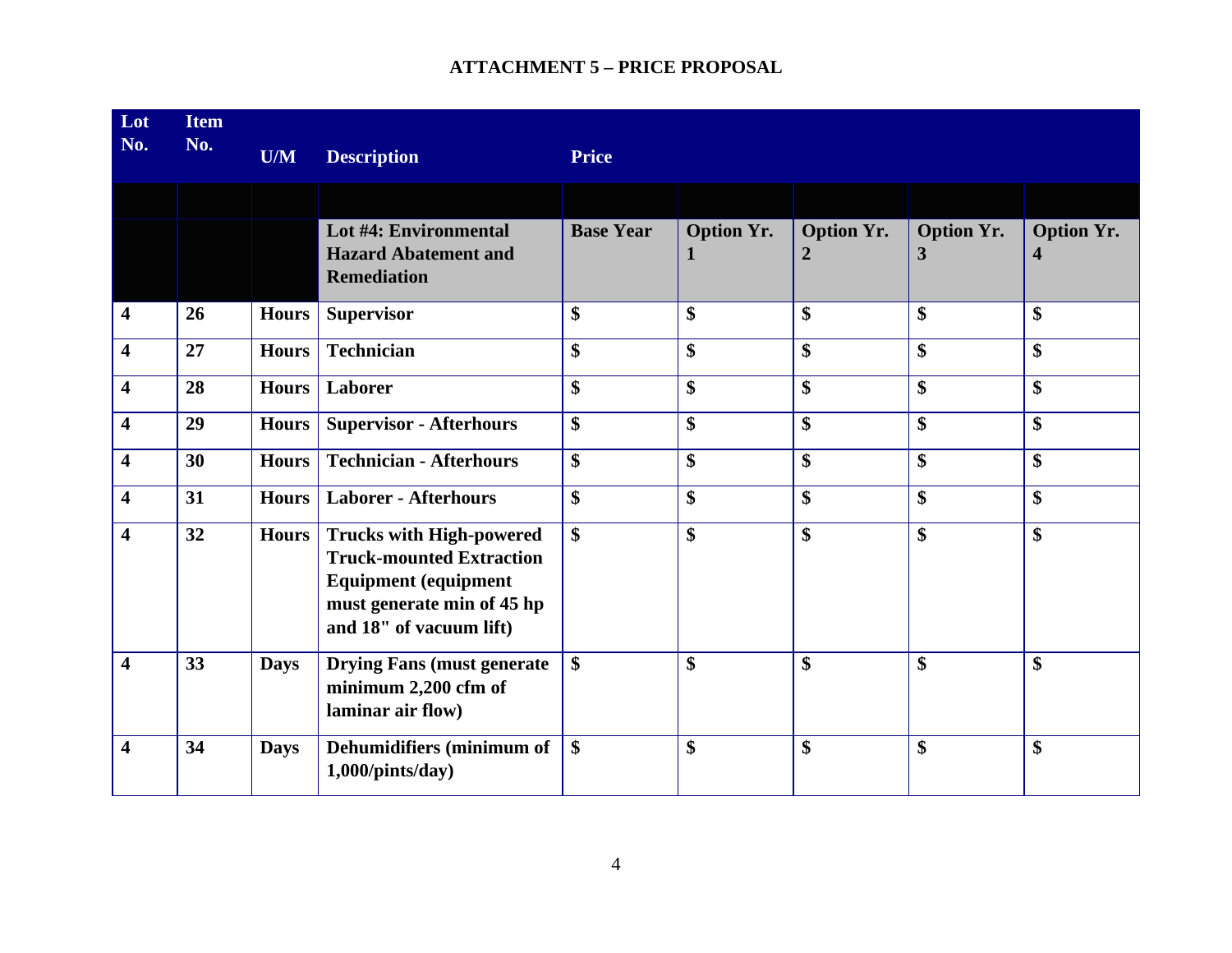| Lot<br>No. | <b>Item</b><br>No. | U/M          | <b>Description</b>                         | <b>Price</b>     |                        |                                       |                        |                        |
|------------|--------------------|--------------|--------------------------------------------|------------------|------------------------|---------------------------------------|------------------------|------------------------|
|            |                    |              |                                            |                  |                        |                                       |                        |                        |
|            |                    |              | Lot #5: Painting<br>(Interior/Exterior)    | <b>Base Year</b> | <b>Option Yr.</b><br>1 | <b>Option Yr.</b><br>$\boldsymbol{2}$ | <b>Option Yr.</b><br>3 | <b>Option Yr.</b><br>4 |
| 5          | 35                 | <b>Hours</b> | Painter, Master                            | \$               | \$                     | \$                                    | \$                     | \$                     |
| 5          | 36                 | <b>Hours</b> | Painter, Journeyman                        | \$               | \$                     | \$                                    | \$                     | \$                     |
| 5          | 37                 | <b>Hours</b> | <b>Painter, Apprentice</b>                 | \$               | \$                     | \$                                    | \$                     | \$                     |
| 5          | 38                 | <b>Hours</b> | Painter, Laborer                           | \$               | \$                     | \$                                    | \$                     | \$                     |
| 5          | 39                 | <b>Hours</b> | Painter, Master -<br><b>Afterhours</b>     | \$               | \$                     | \$                                    | \$                     | $\boldsymbol{\$}$      |
| 5          | 40                 | <b>Hours</b> | Painter, Journeyman -<br><b>Afterhours</b> | \$               | \$                     | \$                                    | \$                     | \$                     |
| 5          | 41                 | <b>Hours</b> | Painter, Apprentice -<br><b>Afterhours</b> | \$               | \$                     | \$                                    | \$                     | $\boldsymbol{\$}$      |
| 5          | 42                 | <b>Hours</b> | Painter, Laborer -<br><b>Afterhours</b>    | \$               | \$                     | \$                                    | \$                     | \$                     |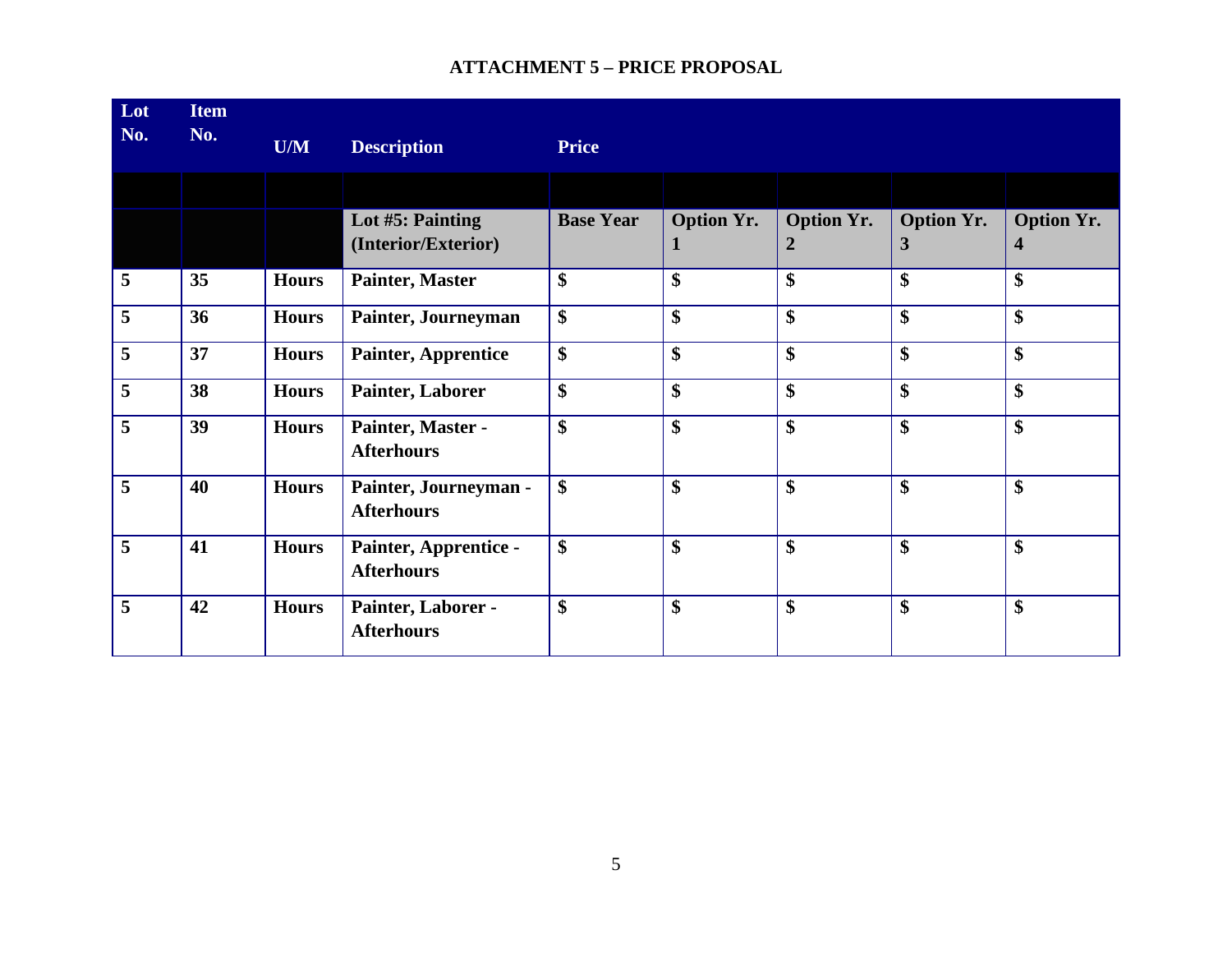| Lot<br>No. | <b>Item</b><br>No. | U/M          | <b>Description</b>                                  | <b>Price</b>     |                        |                                     |                                   |                                              |
|------------|--------------------|--------------|-----------------------------------------------------|------------------|------------------------|-------------------------------------|-----------------------------------|----------------------------------------------|
|            |                    |              |                                                     |                  |                        |                                     |                                   |                                              |
|            |                    |              | Lot #6: Carpentry<br>(Structural)                   | <b>Base Year</b> | <b>Option Yr.</b><br>1 | <b>Option Yr.</b><br>$\overline{2}$ | <b>Option Yr.</b><br>$\mathbf{3}$ | <b>Option Yr.</b><br>$\overline{\mathbf{4}}$ |
| 6          | 43                 | <b>Hours</b> | <b>Carpenter, Master</b>                            | \$               | \$                     | \$                                  | \$                                | \$                                           |
| 6          | 44                 | <b>Hours</b> | Carpenter, Journeyman                               | \$               | \$                     | \$                                  | \$                                | \$                                           |
| 6          | 45                 | <b>Hours</b> | <b>Carpenter, Apprentice</b>                        | \$               | \$                     | \$                                  | \$                                | \$                                           |
| 6          | 46                 | <b>Hours</b> | Carpenter, Laborer                                  | \$               | \$                     | \$                                  | \$                                | \$                                           |
| 6          | 47                 | <b>Hours</b> | <b>Carpenter, Master -</b><br><b>Afterhours</b>     | \$               | $\boldsymbol{\$}$      | $\boldsymbol{\$}$                   | $\boldsymbol{\mathsf{S}}$         | \$                                           |
| 6          | 48                 | <b>Hours</b> | Carpenter, Journeyman<br>- Afterhours               | \$               | \$                     | \$                                  | \$                                | \$                                           |
| 6          | 49                 | <b>Hours</b> | <b>Carpenter, Apprentice -</b><br><b>Afterhours</b> | \$               | \$                     | \$                                  | \$                                | \$                                           |
| 6          | 50                 | <b>Hours</b> | Carpenter, Laborer -<br><b>Afterhours</b>           | \$               | \$                     | \$                                  | $\boldsymbol{\mathsf{S}}$         | \$                                           |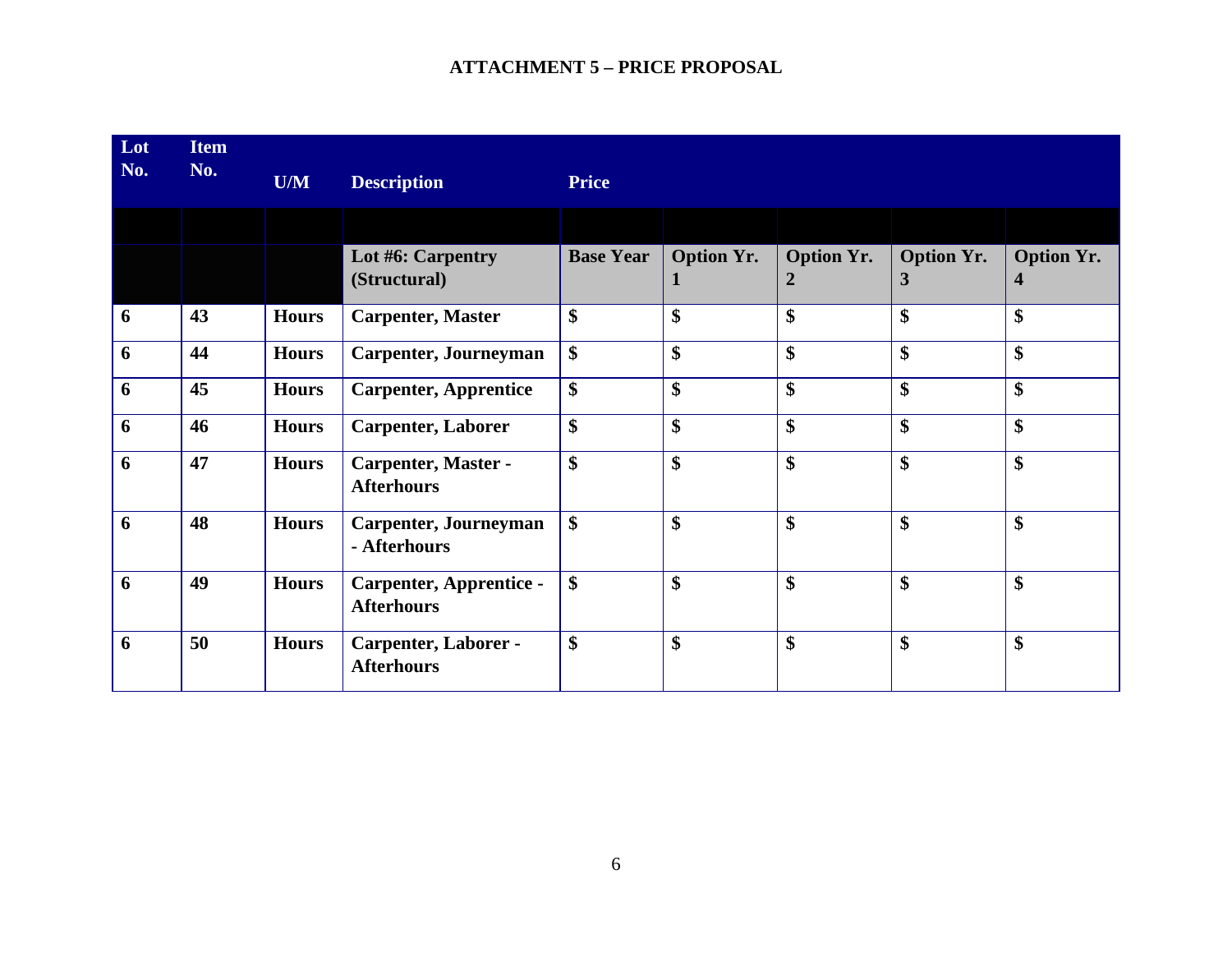| Lot<br>No. | <b>Item</b><br>No. | U/M          | <b>Description</b>                                    | <b>Price</b>     |                        |                                     |                        |                        |
|------------|--------------------|--------------|-------------------------------------------------------|------------------|------------------------|-------------------------------------|------------------------|------------------------|
|            |                    |              |                                                       |                  |                        |                                     |                        |                        |
|            |                    |              | Lot #7: Electrical                                    | <b>Base Year</b> | <b>Option Yr.</b><br>п | <b>Option Yr.</b><br>$\overline{2}$ | <b>Option Yr.</b><br>3 | <b>Option Yr.</b><br>4 |
| 6          | 51                 | <b>Hours</b> | <b>Electrician, Master</b>                            | \$               | \$                     | \$                                  | \$                     | \$                     |
| 6          | 52                 | <b>Hours</b> | Electrician, Journeyman                               | \$               | \$                     | \$                                  | \$                     | \$                     |
| 6          | 53                 | <b>Hours</b> | <b>Electrician, Apprentice</b>                        | \$               | \$                     | \$                                  | \$                     | \$                     |
| 6          | 54                 | <b>Hours</b> | <b>Electrician, Laborer</b>                           | \$               | \$                     | \$                                  | \$                     | \$                     |
| 6          | 55                 | <b>Hours</b> | Electrician, Master -<br><b>Afterhours</b>            | \$               | \$                     | \$                                  | \$                     | \$                     |
| 6          | 56                 | <b>Hours</b> | Electrician, Journeyman<br>- Afterhours               | \$               | \$                     | \$                                  | \$                     | \$                     |
| 6          | 57                 | <b>Hours</b> | <b>Electrician, Apprentice -</b><br><b>Afterhours</b> | \$               | \$                     | \$                                  | \$                     | \$                     |
| 6          | 58                 | <b>Hours</b> | Electrician, Laborer -<br><b>Afterhours</b>           | \$               | \$                     | \$                                  | \$                     | \$                     |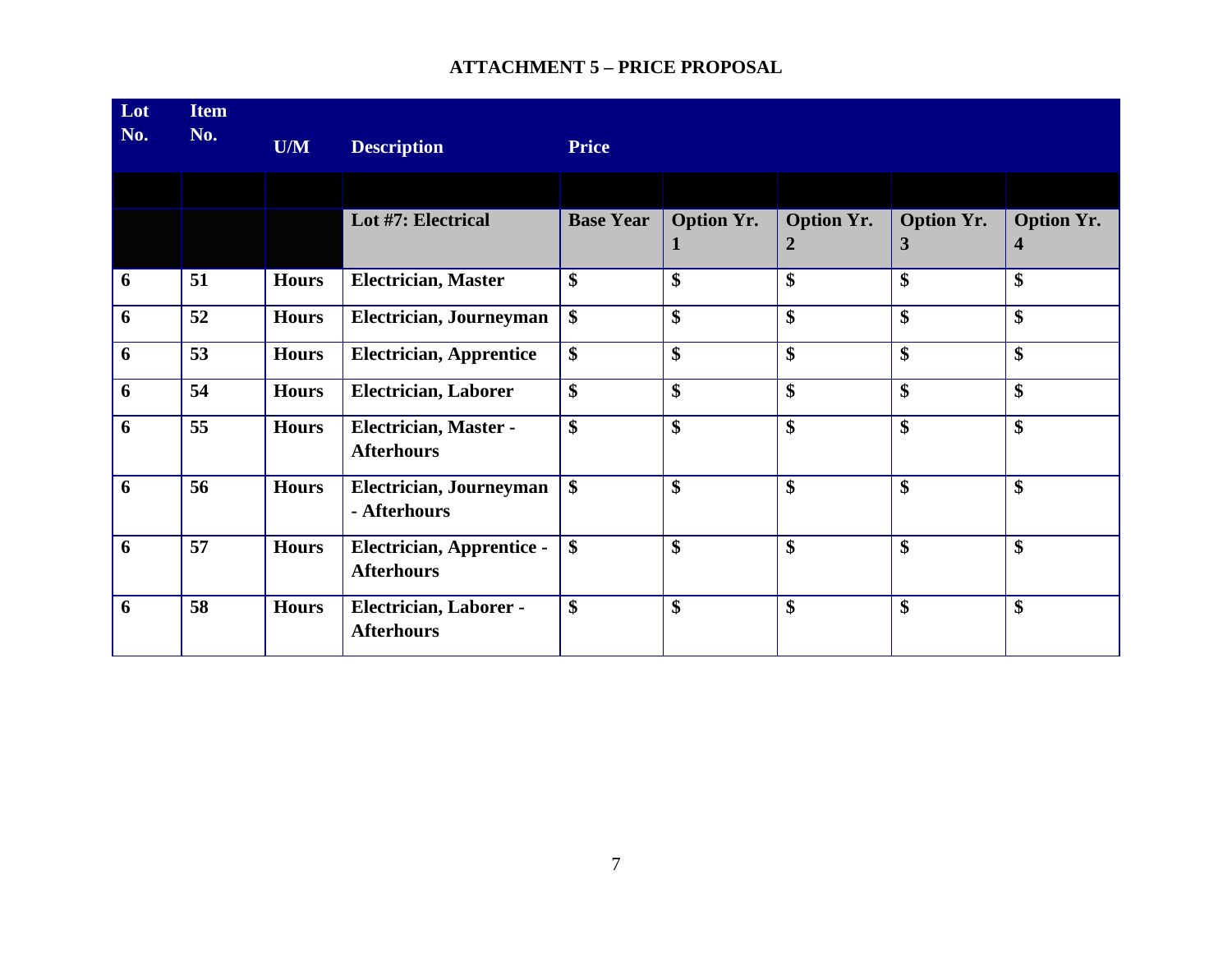|                | <b>Item</b><br>No. | U/M          | <b>Description</b>                 | <b>Price</b>              |                        |                                       |                        |                 |
|----------------|--------------------|--------------|------------------------------------|---------------------------|------------------------|---------------------------------------|------------------------|-----------------|
|                |                    |              |                                    |                           |                        |                                       |                        |                 |
|                |                    |              | Lot #8: General Contracting        | <b>Base Year</b>          | <b>Option Yr.</b><br>п | <b>Option Yr.</b><br>$\boldsymbol{2}$ | <b>Option Yr.</b><br>3 | Option<br>Yr. 4 |
| $\overline{7}$ | 59                 | <b>Hours</b> | <b>Supervisor</b>                  | \$                        | \$                     | \$                                    | \$                     | \$              |
| $\overline{7}$ | 60                 | <b>Hours</b> | <b>Skilled Trades</b>              | \$                        | \$                     | \$                                    | \$                     | \$              |
| $\overline{7}$ | 61                 | <b>Hours</b> | Laborer                            | \$                        | \$                     | \$                                    | \$                     | \$              |
| $\overline{7}$ | 62                 | <b>Hours</b> | <b>Supervisor - Afterhours</b>     | \$                        | \$                     | \$                                    | \$                     | \$              |
| $\overline{7}$ | 63                 | <b>Hours</b> | <b>Skilled Trades - Afterhours</b> | $\boldsymbol{\mathsf{S}}$ | \$                     | \$                                    | \$                     | \$              |
| $\overline{7}$ | 64                 | <b>Hours</b> | <b>Laborer - Afterhours</b>        | \$                        | \$                     | \$                                    | \$                     | \$              |
| $\overline{7}$ | 65                 | <b>Hours</b> | <b>Project Manager</b>             | \$                        | \$                     | \$                                    | \$                     | \$              |

#### **Additional Information Pertaining to the Pricing Items:**

**Quantities:** The ensuing contract will be an Indefinite Quantities Contract (IQC), in that the Authority shall retain the right to form a pool of potential contractors that the Authority may make awards to, on a task order basis, any number of services the Authority requires.

**Submission of Fees/Lots:** As stated previously, these services are divided into eight (8) separate service lots: Roofing; Plumbing; HVAC; Environmental Hazard Abatement/Remediation; Painting; Carpentry, Electrical and General Contracting. Offerors are not required to price every Lot (meaning, for example, a plumber is not required to price Roofing services); however, if an Offeror prices any one-line item listed within a Lot, he/she must price all line items within that Lot (i.e., a plumber may not choose to provide "Master Plumber" services only--he must also complete all price line items within that Lot).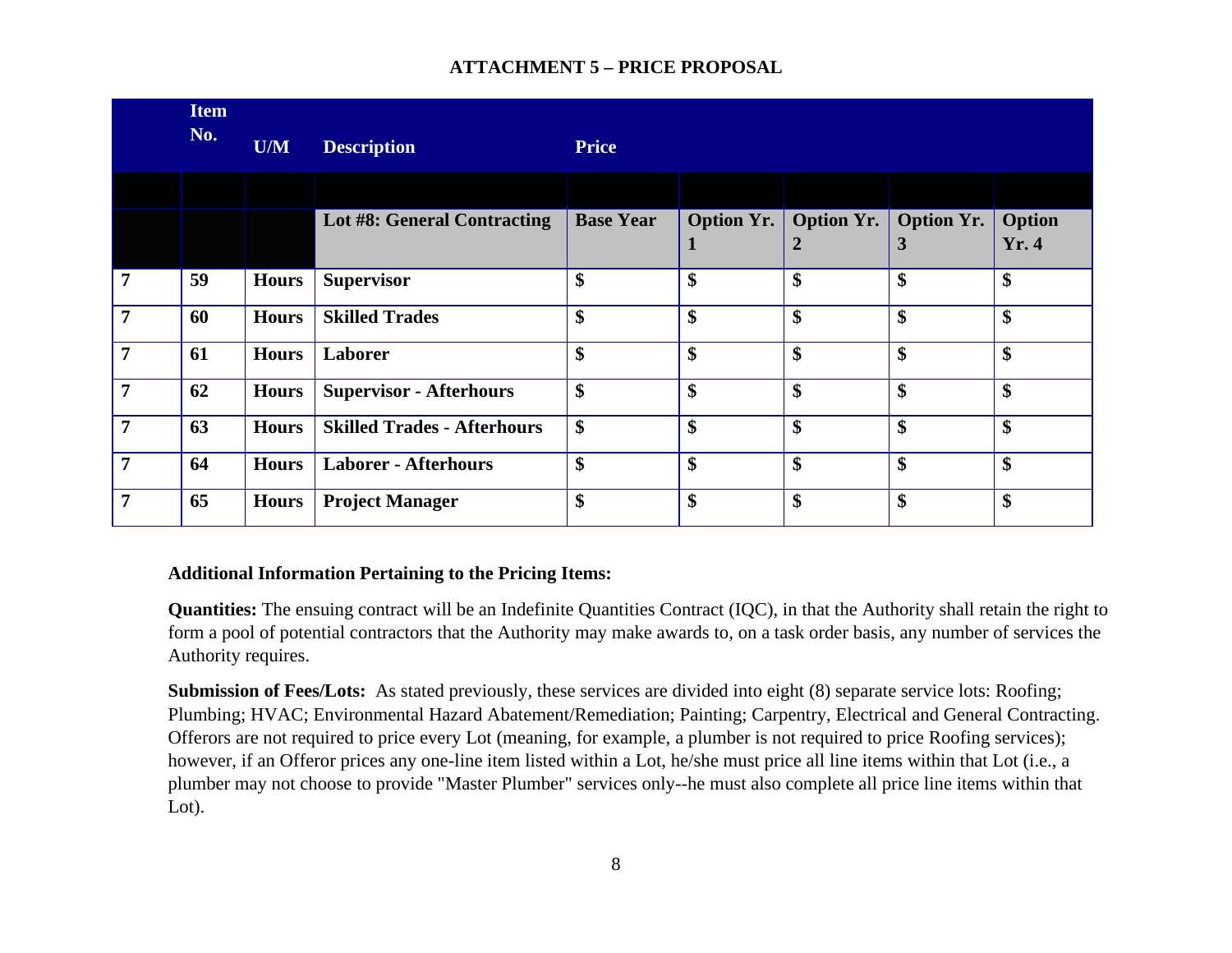**Additional Information Pertaining to the Afterhours Rate:** Pertaining to these Pricing Items, if the Offeror chooses to enter "No Charge" for this item, means that if awarded the contract, the bidder WILL NOT, request a payment differential for services when requested between 5:00 p.m. and 6:00 a.m. The successful Offeror is expected to provide services at the request of the Authority at any time and at any quantity during the contract period as may be ordered by the Authority. The pay differential is for employee wages only. It does not include any of the other items included in the Price such as clerical support; overhead; profit; licensing; insurance; supplies; tools; equipment, etc.

#### **Pertaining to Certain Listed Positions Listed:**

**Master/Supervisor**: The contractor's assigned highest skilled staff person who has responsibility to supervise the work at the Authority's site. This person may, while supervising, also perform work typically assigned to the following listed positions.

**Journeyman/Apprentice /Technician:** The contractor's assigned skilled staff person who typically performs the skilled required work.

**Laborer:** The contractor's assigned staff person who typically performs the unskilled labor services to assist the other described staff.

**Assumption:** It shall be the Authority's assumption that the successful bidder has based his/her proposed pricing upon the proposed hourly rates submitted by the Offeror and by submitting a proposal in response to this RFP, the successful Offeror automatically agrees that such is accurate. Material used must be billed at actual rate. Original Material invoices must be submitted with invoice. Accordingly, the Authority may use such assumption, if necessary, to do any lump-sum bid breakdown calculations during the term of the ensuing contract.

| <b>Company Name:</b> | <u> Alexandria de la contrada de la contrada de la contrada de la contrada de la contrada de la contrada de la c</u> |
|----------------------|----------------------------------------------------------------------------------------------------------------------|
| Federal Tax ID:      | <b>DUNS Number:</b><br><u> 1980 - Andrea Andrew Alexander (h. 1980)</u>                                              |
| Address:             | <u> 1980 - Jan Samuel Barbara, martin di sebagai personal di sebagai personal di sebagai personal di sebagai per</u> |
| City/State/Zip:      |                                                                                                                      |